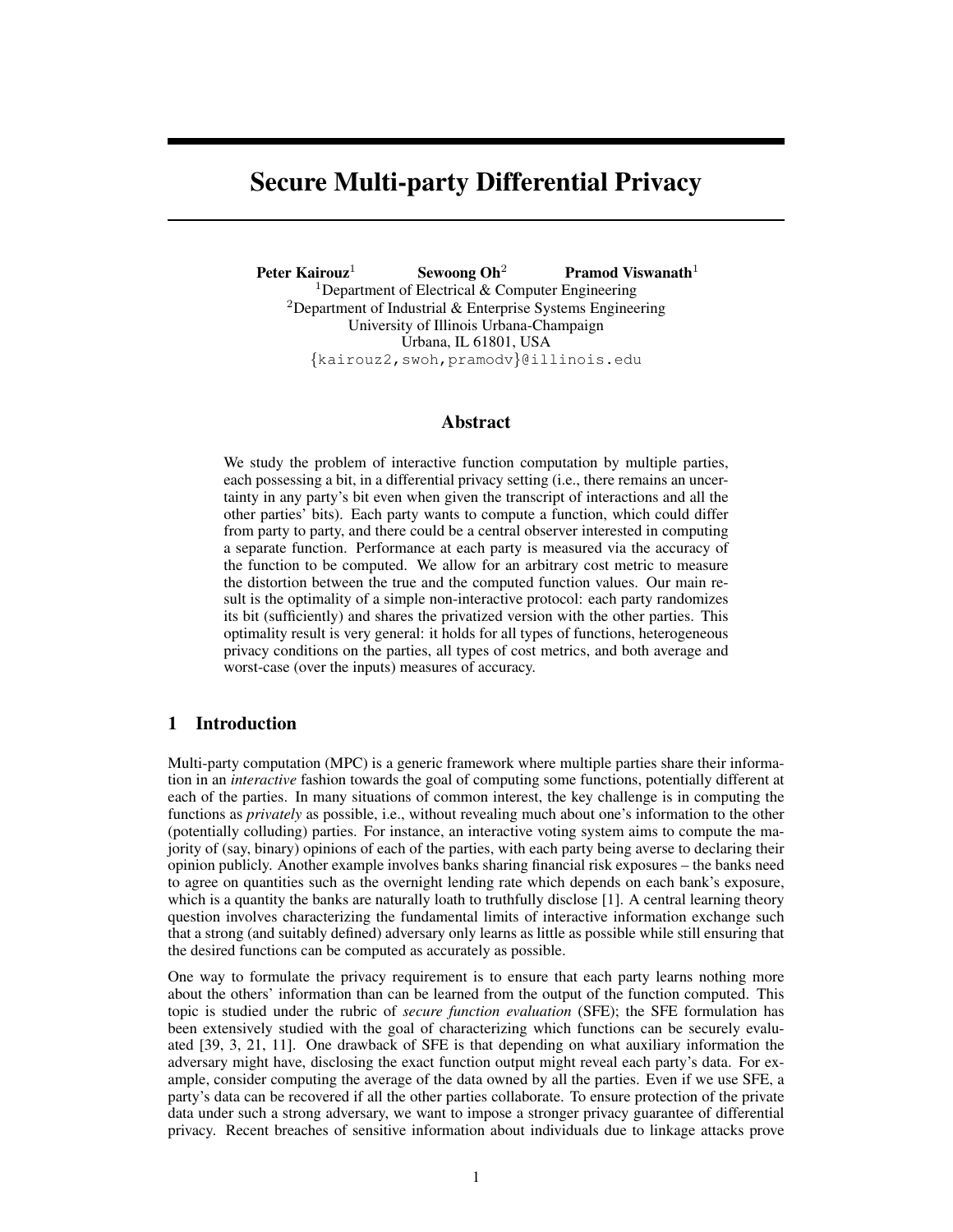the vulnerability of existing ad-hoc privatization schemes, such as anonymization of the records. In linkage attacks, an adversary matches up anonymized records containing sensitive information with public records in a different dataset. Such attacks have revealed the medical record of a former governor of Massachusetts [37], the purchase history of Amazon users[7], genomic information [25], and movie viewing history of Netflix users [33].

An alternative formulation is differential privacy, a relatively recent formulation that has received considerable attention as a formal mathematical notion of privacy that provides protection against such strong adversaries (a recent survey is available at [16]). The basic idea is to introduce enough randomness in the communication so that an adversary possessing arbitrary side information and access to the entire transcript of the communication will still have some residual uncertainty in identifying any of the bits of the parties. This privacy requirement is strong enough that non-trivial functions will be computed only with some error. Thus, there is a great need for understanding the fundamental tradeoff between privacy and accuracy, and for designing privatization mechanisms and communication protocols that achieve the optimal tradeoffs. The formulation and study of an optimal framework addressing this tradeoff is the focus of this paper.

We study the following problem of multi-party computation under differential privacy: each party possesses a single bit of information and the information bits are statistically independent. Each party is interested in computing a function, which could differ from party to party, and there could be a central observer (observing the entire transcript of the interactive communication protocol) interested in computing a separate function. Performance at each party and the central observer is measured via the accuracy of the function to be computed. We allow an arbitrary cost metric to measure the distortion between the true and the computed function values. Each party imposes a differential privacy constraint on its information bit (the privacy level could be different from party to party) – i.e., there remains an uncertainty in any specific party's bit even to an adversary that has access to the transcript of interactions and all the other parties' bits. The interactive communication is achieved via a broadcast channel that all parties and the central observer can hear (this modeling is without loss of generality – since the differential privacy constraint protects against an adversary that can listen to the entire transcript, the communication between any two parties might as well be revealed to all the others). It is useful to distinguish between two types of communication protocols: *interactive* and *non-interactive*. We say a communication protocol is non-interactive if a message broadcasted by one party does not depend on the messages broadcasted by other parties. In contrast, interactive protocols allow the messages at any stage of the communication to depend on all the previous messages.

Our main result is the exact optimality of a simple non-interactive protocol in terms of maximizing accuracy for any given privacy level, when each party possesses one bit: each party randomizes (sufficiently) and publishes its own bit. In other words:

#### *non-interactive randomized response is exactly optimal*.

Each party and the central observer then separately compute their respective decision functions to maximize the appropriate notion of their accuracy measure. This optimality result is very general: it holds for all types of functions, heterogeneous privacy conditions on the parties, all types of cost metrics, and both average and worst-case (over the inputs) measures of accuracy. Finally, the optimality result is *simultaneous*, in terms of maximizing accuracy at each of the parties and the central observer. Each party only needs to know its own desired level of privacy, its own function to be computed, and its measure of accuracy. Optimal data release and optimal decision making is naturally separated.

The key technical result is a geometric understanding of the space of conditional probabilities of a given transcript: the interactive nature of the communication constrains the space to be a rank-1 tensor (a special case of Equation (6) in [35] and perhaps implicitly used in [30]; the two-party analog of this result is in [29]), while differential privacy imposes linear constraints on the singular vectors of this tensor. We characterize the convex hull of such manifolds of rank-1 tensors and show that their corner-points exactly correspond to the transcripts that arise from a non-interactive randomized response protocol. This universal (for all functionalities) characterization is then used to argue that both average-case and worst-case accuracies are maximized by non-interactive randomized responses.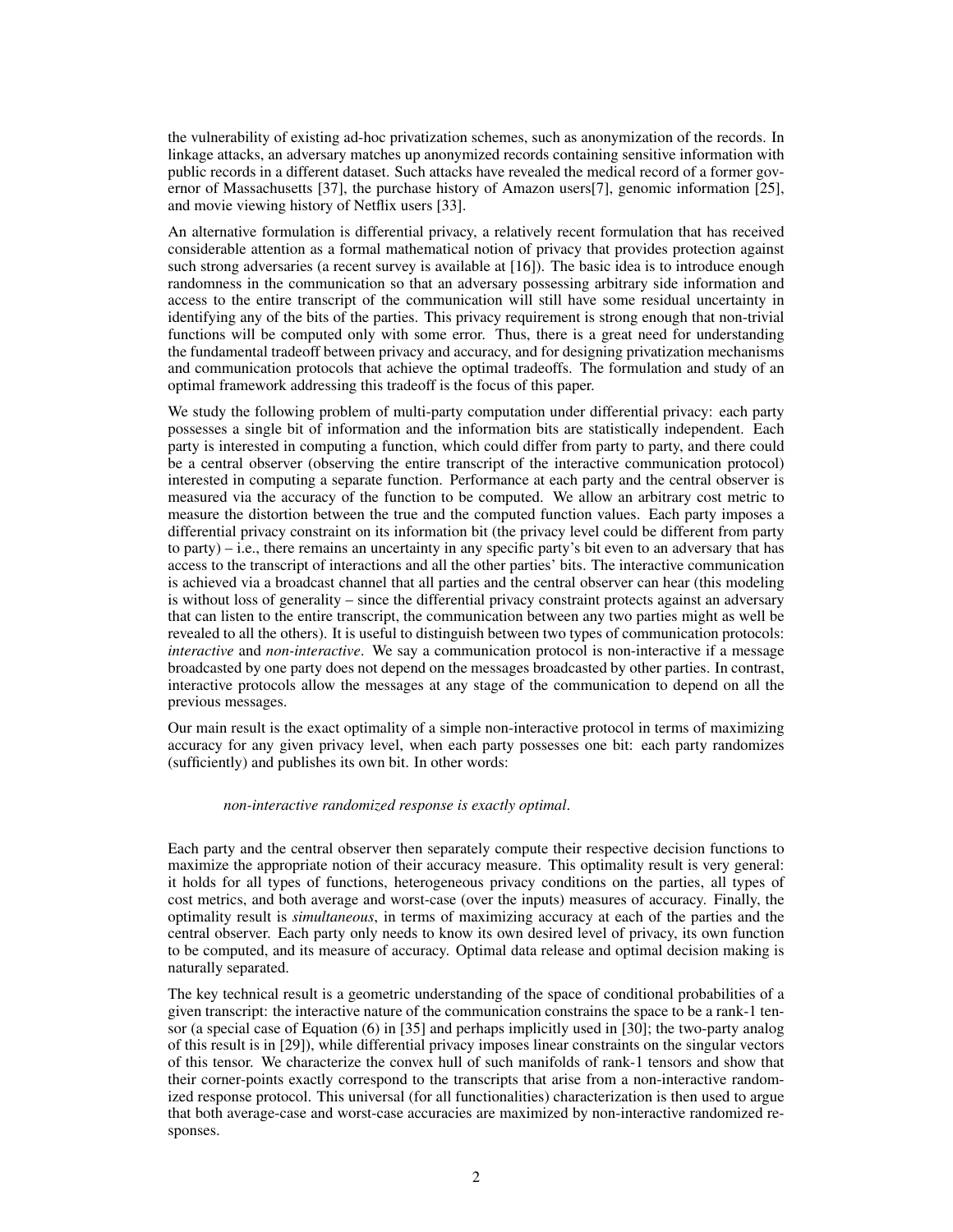Technically, we prove that non-interactive randomized response is the optimal solution of the rankconstrained and non-linear optimization of (11). The rank constraints on higher order tensors arises from the necessary condition of (possibly interactive) multi-party protocols, known as protocol compatibility (see Section 2 for details). To solve this non-standard optimization, we transform (11) into a novel linear program of (17) and (20). The price we pay is the increased dimension, the resulting LP is now infinite dimensional. The idea is that we introduce a new variable for each possible rank-one tensor, and optimize over all of them.

Formulating utility maximization under differential privacy as linear programs has been previously studied in [32, 20, 6, 23], under the standard client-server model where there is a single data publisher and a single data analyst. These approaches exploit the fact that both the differential privacy constraints and the utilities are linear in the matrix representing a privatization mechanism. A similar technique of transforming a non-linear optimization problem into an infinite dimensional LP has been successfully applied in [26], where optimal privatization mechanisms under local differential privacy has been studied. We generalize these techniques to rank-constrained optimizations.

Further, perhaps surprisingly, we prove that this infinite dimensional linear program has a simple optimal solution, which we call *randomized response*. Upon receiving the randomized responses, each party can compute the best approximation of its respective function. The main technical innovation is in proving that  $(a)$  the optimal solution of this LP corresponds to corner points of a convex hull of a particular manifold defined by a rank-one tensor (see Lemma 6.2 in the supplementary material for details); and  $(b)$  the respective manifold has a simple structure such that the corner points correspond to particular protocols that we call randomized responses.

When the accuracy is measured via average accuracy, both the objective and the constraints are linear and it is natural to expect the optimal solution to be at the corner points (see Equation (17)). A surprising aspect of our main result is that the optimal solution is still at the corner points even though the worst-case accuracy is a concave function over the protocol  $P$  (see Equation (19)).

This work focuses on the scenario where each party possesses a single bit of information. With multiple bits of information at each of the parties, the existence of a differentially private protocol with a fixed accuracy for any non-trivial functionality implies the existence of a protocol with the same level of privacy and same level of accuracy for a specific functionality that only depends on one bit of each of the parties (as in [22]). Thus, if we can obtain lower bounds on accuracy for functionalities involving only a single bit at each of the parties, we obtain lower bounds on accuracy for all non-trivial general functionalities. However, non-interactive communication is unlikely to be exactly optimal in this general case where each party possesses multiple bits of information, and we provide a further discussion in Section 4. We move a detailed discussion of related work (Section 5) to the supplementary material, focusing on the problem formulation next.

# 2 Problem formulation

Consider the setting where we have k parties, each with its own private binary data  $x_i \in \{0, 1\}$ generated independently. The independence assumption here is necessary because without it each party can learn something about others, which violates differential privacy, even without revealing any information. We discuss possible extensions to correlated sources in Section 4. Differential privacy implicitly imposes independence in a multi-party setting. The goal of the private multi-party computation is for each party  $i \in [k]$  to compute an arbitrary function  $f_i : \{0,1\}^k \to \mathcal{Y}$  of interest by interactively broadcasting messages, while preserving the privacy of each party. There might be a central observer who listens to all the messages being broadcasted, and wants to compute another arbitrary function  $f_0: \{0,1\} \rightarrow \mathcal{Y}$ . The k parties are honest in the sense that once they agree on what protocol to follow, every party follows the rules. At the same time, they can be curious, and each party needs to ensure other parties cannot learn his bit with sufficient confidence. The privacy constraints here are similar to the local differential privacy setting studied in [13] in the sense that there are multiple privacy barriers, each one separating each individual party and the rest of the world. However, the main difference is that we consider multi-party computation, where there are multiple functions to be computed, and each node might possess a different function to be computed.

Let  $x = [x_1, \ldots, x_k] \in \{0, 1\}^k$  denote the vector of k bits, and  $x_{-i} =$  $[x_1, \ldots, x_{i-1}, x_{i+1}, \ldots, x_k] \in \{0, 1\}^{k-1}$  is the vector of bits except for the *i*-th bit. The parties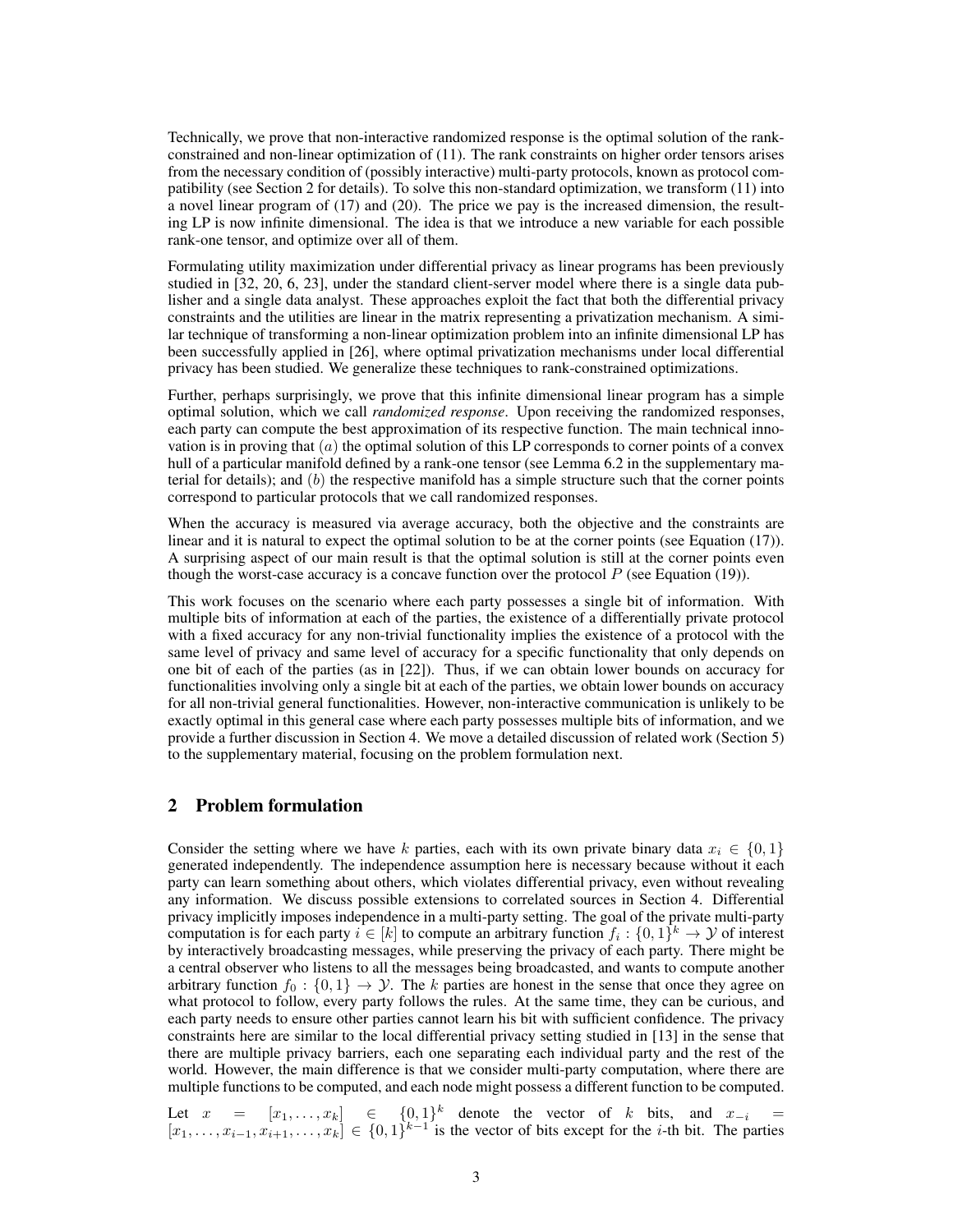agree on an interactive protocol to achieve the goal of multi-party computation. A 'transcript' is the output of the protocol, and is a random instance of all broadcasted messages until all the communication terminates. The probability that a transcript  $\tau$  is broadcasted (via a series of interactive communications) when the data is x is denoted by  $P_{x,\tau} = \mathbb{P}(\tau | x)$  for  $x \in \{0,1\}^k$  and for  $\tau \in \mathcal{T}$ . Then, a protocol can be represented as a matrix denoting the probability distribution over a set of transcripts  $\mathcal T$  conditioned on  $x: P = [P_{x,\tau}] \in [0,1]^{2^k \times |\mathcal T|}$ .

In the end, each party makes a decision on what the value of function  $f_i$  is, based on its own bit  $x_i$ and the transcript  $\tau$  that was broadcasted. A decision rule is a mapping from a transcript  $\tau \in \mathcal{T}$  and private bit  $x_i \in \{0, 1\}$  to a decision  $y \in \mathcal{Y}$  represented by a function  $\hat{f}_i(\tau, x_i)$ . We allow randomized decision rules, in which case  $\hat{f}_i(\tau, x_i)$  can be a random variable. For the central observer, a decision rule is a function of just the transcript, denoted by a function  $\hat{f}_0(\tau)$ .

We consider two notions of accuracy: the average accuracy and the worst-case accuracy. For the *i*-th party, consider an accuracy measure  $w_i : \mathcal{Y} \times \mathcal{Y} \to \mathbb{R}$  (or equivalently a negative cost function) such that  $w_i(f_i(x), \hat{f}_i(\tau, x_i))$  measures the accuracy when the function to be computed is  $f_i(x)$  and the approximation is  $\hat{f}_i(\tau, x_i)$ . Then the average accuracy for this *i*-th party is defined as

$$
\text{ACC}_{\text{ave}}(P, w_i, f_i, \hat{f}_i) \equiv \frac{1}{2^k} \sum_{x \in \{0, 1\}^k} \mathbb{E}_{\hat{f}_i, P_{x, \tau}}[w_i(f_i(x), \hat{f}_i(\tau, x_i))] \,, \tag{1}
$$

where the expectation is taken over the random transcript  $\tau$  distribution as P and also any randomness in the decision function  $\hat{f}_i$ . We want to emphasize that the input is deterministic, i.e. we impose no distribution on the input data, and the expectation is *not* over the data sets x. Compared to assuming a distribution over the data, this is a weaker assumption on the data, and hence makes our main result stronger. For example, if the accuracy measure is an indicator such that  $w_i(y, y') = \mathbb{I}_{(y=y')}$ , then ACC<sub>ave</sub> measures the average probability of getting the correct function output. For a given protocol P, it takes  $(2^k | \mathcal{T}|)$  operations to compute the optimal decision rule:

$$
f_{i,\text{ave}}^*(\tau, x_i) = \arg \max_{y \in \mathcal{Y}} \sum_{x_{-i} \in \{0,1\}^{k-1}} P_{x,\tau} w_i(f_i(x), y) , \qquad (2)
$$

for each  $i \in [k]$ . The computational cost of  $(2^k | \mathcal{T}|)$  for computing the optimal decision rule is unavoidable in general, since that is the inherent complexity of the problem: describing the distribution of the transcript requires the same cost. We will show that the optimal protocol requires a set of transcripts of size  $|\mathcal{T}| = 2^k$ , and the computational complexity of the decision rule for general a function is  $2^{2k}$ . However, for a fixed protocol, this decision rule needs to be computed only once before any message is transmitted. Further, it is also possible to find a closed form solution for the decision rule when f has a simple structure. One example is the XOR function studied in detail in Section 3, where the optimal decision rule is as simple as evaluating the XOR of all the received bits, which requires  $O(k)$  operations. When there are multiple maximizers y, we can choose arbitrarily, and it follows that there is no gain in randomizing the decision rule for average accuracy. Similarly, the worst-case accuracy is defined as

$$
\text{ACC}_{wc}(P, w_i, f_i, \hat{f}_i) \equiv \min_{x \in \{0, 1\}^k} \mathbb{E}_{\hat{f}_i, P_{x, \tau}}[w_i(f_i(x), \hat{f}_i(\tau, x_i))] \,. \tag{3}
$$

For worst-case accuracy, given a protocol P, the optimal decision rule of the *i*-th party with a bit  $x_i$ can be computed by solving the following convex program:

$$
Q^{(x_i)} = \underset{Q \in \mathbb{R}^{|\mathcal{T}| \times |\mathcal{Y}|}}{\arg \max} \qquad \underset{x_{-i} \in \{0, 1\}^{k-1}}{\min} \sum_{\tau \in \mathcal{T}} \sum_{y \in \mathcal{Y}} P_{x, \tau} w_i(f_i(x), y) Q_{\tau, y} \tag{4}
$$
  
subject to 
$$
\sum_{y \in \mathcal{Y}} Q_{\tau, y} = 1, \forall \tau \in \mathcal{T} \text{ and } Q \ge 0
$$

The optimal (random) decision rule  $f_{i,\text{wc}}^*(\tau, x_i)$  is to output y given transcript  $\tau$  according to  $\mathbb{P}(y|\tau, x_i) = Q^{(x_i)}_{\tau, y}$ . This can be formulated as a linear program with  $(|\mathcal{T}| |\mathcal{Y}|)$  variables and  $(2<sup>k</sup> + |T|)$  constraints. Again, it is possible to find a closed form solution for the decision rule when  $f$  has a simple structure: for the XOR function, the optimal decision rule is again evaluating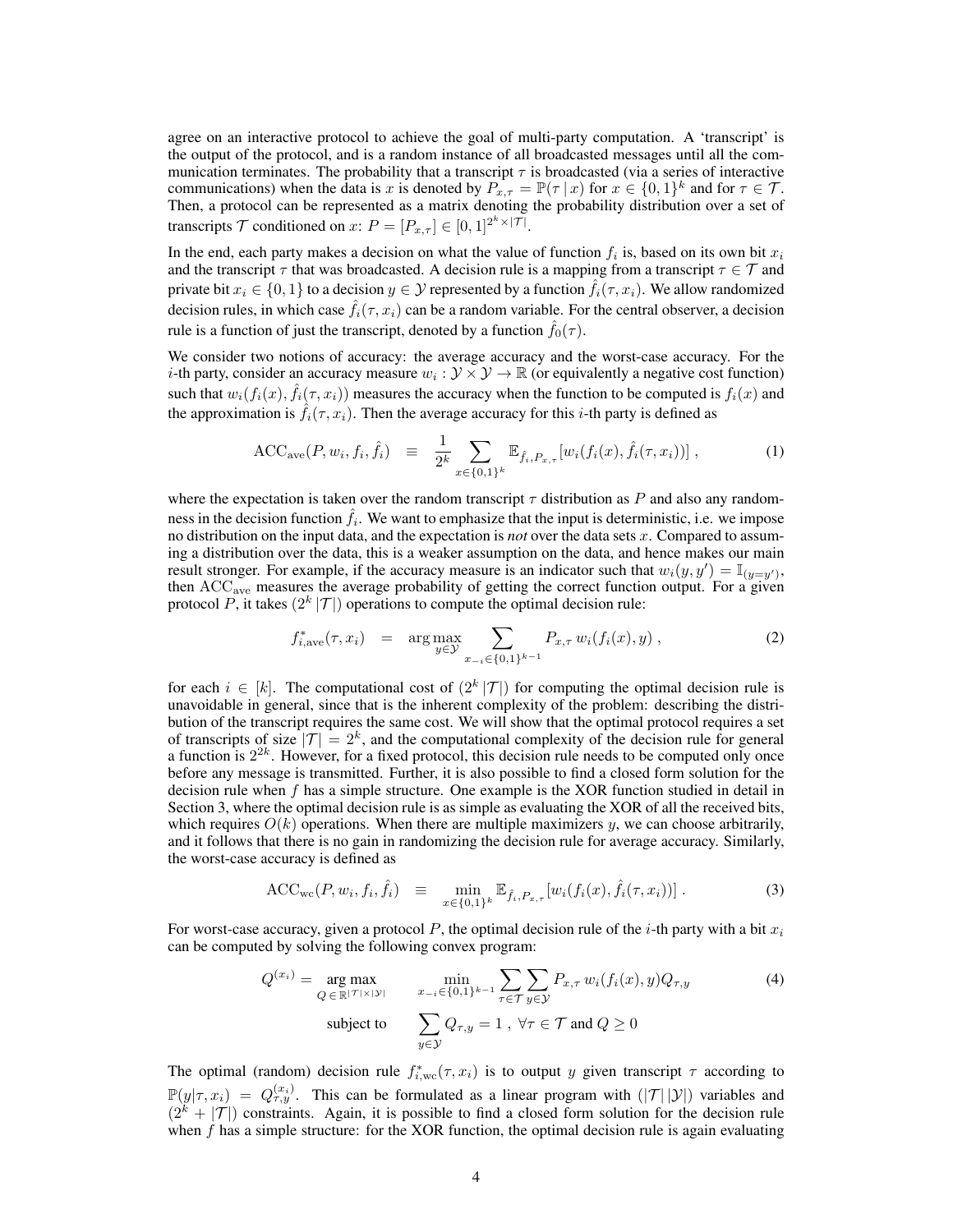the XOR of all the received bits requiring  $O(k)$  operations. For a central observer, the accuracy measures are defined similarly, and the optimal decision rule is now

$$
f_{0,\text{ave}}^*(\tau) = \arg \max_{y \in \mathcal{Y}} \sum_{x \in \{0,1\}^k} P_{x,\tau} w_0(f_0(x), y) , \qquad (5)
$$

and for worst-case accuracy the optimal (random) decision rule  $f_{0,wc}^*(\tau)$  is to output y given transcript  $\tau$  according to  $\mathbb{P}(y|\tau) = Q_{\tau,y}^{(0)}$ . Subject to  $\sum_{y \in \mathcal{Y}} Q_{\tau,y} = 1$  ,  $\forall \tau \in \mathcal{T}$  and  $Q \ge 0$ ,

$$
Q^{(0)} = \underset{Q \in \mathbb{R}^{|\mathcal{T}| \times |\mathcal{Y}|}}{\arg \max} \qquad \underset{x \in \{0,1\}^k}{\min} \sum_{\tau \in \mathcal{T}} \sum_{y \in \mathcal{Y}} P_{x,\tau} w_0(f_0(x), y) Q_{\tau,y} \tag{6}
$$

where  $w_0 : \mathcal{Y} \times \mathcal{Y} \to \mathbb{R}$  is the measure of accuracy for the central observer.

Privacy is measured by differential privacy [14, 15]. Since we allow heterogeneous privacy constraints, we use  $\varepsilon_i$  to denote the desired privacy level of the *i*-th party. We say a protocol P is  $\varepsilon_i$ -differentially private for the *i*-th party if for  $i \in [k]$ , and all  $x_i, x'_i \in \{0, 1\}, x_{-i} \in \{0, 1\}^{k-1}$ , and  $\tau \in \mathcal{T}$ ,

$$
\mathbb{P}(\tau|x_i, x_{-i}) \leq e^{\varepsilon_i} \mathbb{P}(\tau|x'_i, x_{-i}). \tag{7}
$$

This condition ensures no adversary can infer the private data  $x_i$  with high enough confidence, no matter what auxiliary information he might have and independent of his computational power. To lighten notations, we let  $\lambda_i = e^{\epsilon_i}$  and say a protocol is  $\lambda_i$ -differentially private for the *i*-th party. If the protocol is  $\lambda_i$ -differentially private for all  $i \in [k]$ , then we say that the protocol is  $\{\lambda_i\}$ differentially private for all parties.

A necessary condition on the multi-party protocols P, when the bits are generated independent of each other, is protocol compatibility [22]: conditioned on the transcript of the protocol, the input bits stay independent of each other. In our setting, input bits are deterministic, hence independent. Mathematically, a protocol  $P$  is protocol compatible if each column  $P^{(\tau)}$  is a *rank-one tensor*, when reshaped into a k-th order tensor  $P^{(\tau)} \in [0,1]^{2 \times 2 \times ... \times 2}$ , where

$$
P_{x_1,\dots,x_k}^{(\tau)} = P_{x,\tau} . \tag{8}
$$

Precisely, there exist vectors  $u^{(1)} \dots, u^{(k)}$  such that  $P^{(\tau)} = u^{(1)} \otimes \dots \otimes u^{(k)}$ , where  $\otimes$  denotes the standard outer-product, i.e.  $P_{i_1,\dots,i_k}^{(\tau)} = u_{i_1}^{(1)} \times \cdots \times u_{i_k}^{(k)}$ . This is crucial in deriving the main results, and it is a well-known fact in the secure multi-party computation literature. This follows from the fact that when the bits are generated independently, all the bits are still independent conditioned on the transcript, i.e.  $P(x|\tau) = \prod_i P(x_i|\tau)$ , which follows implicitly from [30] and directly from Equation (6) of [35]. Notice that using the rank-one tensor representation of each column of the protocol  $P^{(\tau)}$ , we have  $P(\tau | x_i = 0, x_{-i})/P(\tau | x_i = 1, x_{-i}) = u_1^{(i)}/u_2^{(i)}$ . It follows that P is  $\lambda_i$ -differentially private if and only if  $\lambda_i^{-1} u_2^{(i)} \leq u_1^{(i)} \leq \lambda_i u_2^{(i)}$ .

Randomized response. Consider the following simple protocol known as the *randomized response*, which is a term first coined by [38] and commonly used in many private communications including the multi-party setting [31]. We will show in Section 3 that this is the optimal protocol for simultaneously maximizing the accuracy of all the parties. Each party broadcasts a randomized version of its bit denoted by  $\tilde{x}_i$  such that

$$
\tilde{x}_i = \begin{cases}\n x_i & \text{with probability } \frac{\lambda_i}{1 + \lambda_i}, \\
\bar{x}_i & \text{with probability } \frac{1}{1 + \lambda_i},\n\end{cases}
$$
\n(9)

where  $\bar{x}_i$  is the logical complement of  $x_i$ . Each transcript can be represented by the output of the protocol, which in this case is  $\tilde{x} = [\tilde{x}_1, \dots, \tilde{x}_k] \in \mathcal{T}$ , where  $\mathcal{T} = \{0, 1\}^k$  is now the set of all broadcasted bits.

Accuracy maximization. Consider the problem of maximizing the average accuracy for a centralized observer with function f. Up to the scaling of  $1/2^k$  in (1), the accuracy can be written as

$$
\sum_{x \in \{0,1\}^k} \mathbb{E}_P[w(f(x), \hat{f}_0(\tau))] = \sum_x \sum_{y \in \mathcal{Y}} \underbrace{w(f_0(x), y)}_{\triangleq W_x^{(y)}} \sum_{\tau \in \mathcal{T}} P_{x, \tau} \underbrace{\mathbb{P}(\hat{f}_0(\tau) = y)}_{\triangleq Q_{\tau, y}}, \quad (10)
$$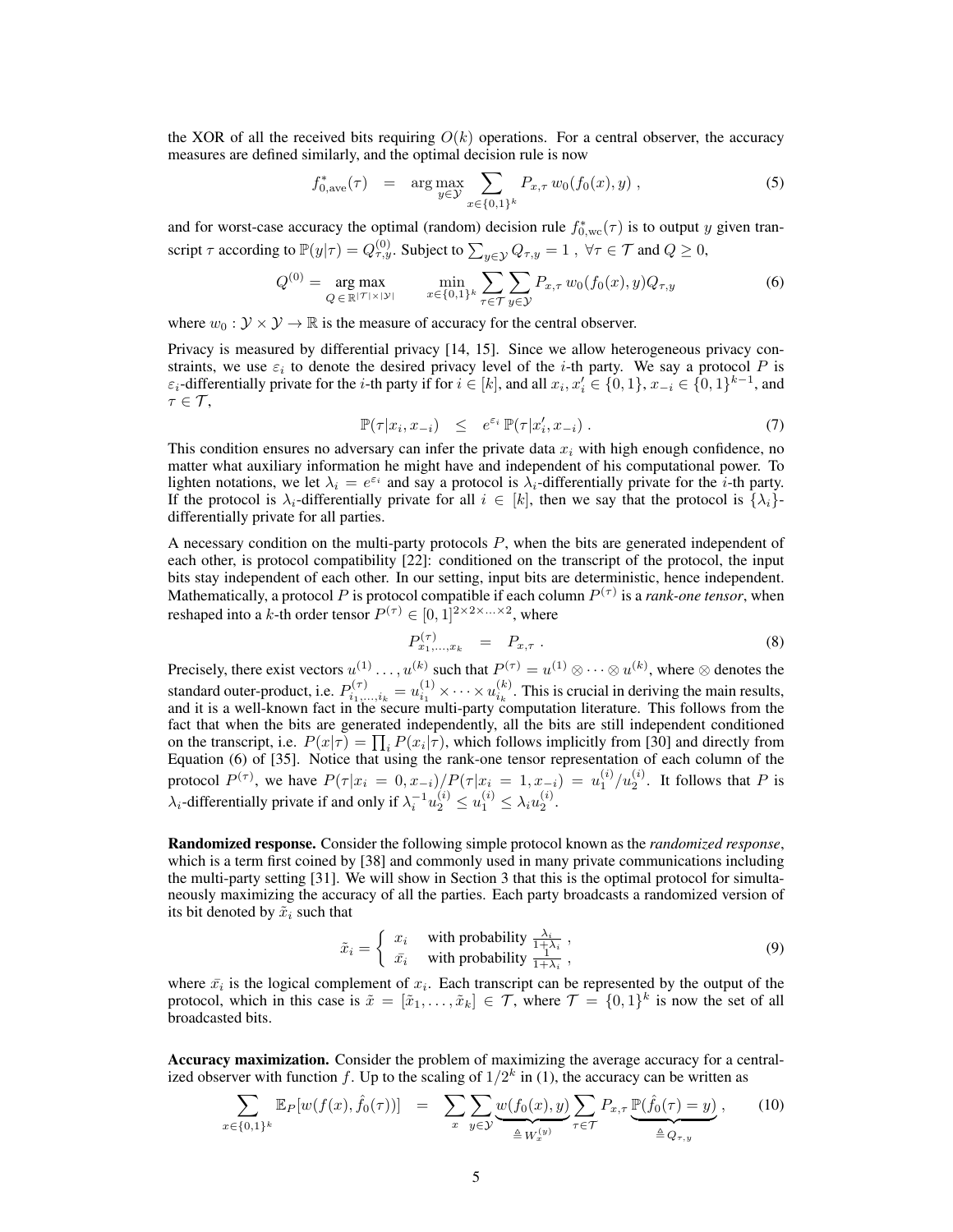where  $\hat{f}_0(\tau)$  denotes the randomized decision up on receiving the transcript  $\tau$ . In the following we define  $W_x^{(y)} \triangleq w(f_0(x), y)$  to represent the accuracy measure and  $Q_{\tau,y} \triangleq \mathbb{P}(\hat{f}(\tau) = y)$  to represent the decision rule.

Focusing on this single central observer for the purpose of illustration, we want to design protocols  $P_{x,\tau}$  and decision rules  $Q_{\tau,y}$  that maximize the above accuracy. Further, this protocol has to be compatible with interactive communication, satisfying the rank one condition discussed above, and satisfy the differential privacy condition in (7). Hence, we can formulate the accuracy maximization can be formulated as follows. Given  $W_x^{(y)}$ 's in terms of the function  $f_0(\cdot)$  to be computed, an accuracy measure  $w_0(\cdot, \cdot)$ , and required privacy level  $\lambda_i$ 's, we solve

$$
\underset{P \in \mathbb{R}^{2^k \times |\mathcal{T}|}, Q \in \mathbb{R}^{|\mathcal{T}| \times |\mathcal{Y}|}}{\operatorname{maximize}} \sum_{x, \in \{0,1\}^k, y \in \mathcal{Y}} W_x^{(y)} \sum_{\tau \in \mathcal{T}} P_{x, \tau} Q_{\tau, y},
$$

subject to  $P$  and Q are row-stochastic matrices,  $rank(P^{(\tau)}) = 1$ ,  $\forall \tau \in \mathcal{T}$ ,  $P_{(x_i,x_{-i}),\tau} \leq \lambda_i P_{(x'_i,x_{-i}),\tau} , \quad \forall i \in [k], x_1, x'_1, \in \{0,1\}, x_{-i} \in \{0,1\}^{k-1},$ (11)

where  $P^{(\tau)}$  is defined as a k-th order tensor defined from the  $\tau$ -th column of matrix P as defined in Equation (8). Notice that the rank constraint is only a necessary condition for a protocol to be compatible with interactive communication schemes, i.e. a valid interactive communication protocol implies the rank-one condition but not all rank-one protocols are valid interactive communication schemes. Therefore, the above is a relaxation with larger feasible set of protocols, but it turns out that the optimal solution of the above optimization problem is the randomized response, which is a valid (non-interactive) communication protocol. Hence, there is no loss in solving the above relaxation.

The main challenge in solving this optimization is that it is a rank-constrained tensor optimization which is notoriously difficult. Since the rank constraint is over a  $k$ -th order tensor ( $k$ -dimensional array) with possibly  $k > 2$ , common approaches of convex relaxation from [36] for matrices (which are 2nd order tensors) does not apply. Further, we want to simultaneously apply similar optimizations to all the parties with different functions to be computed.

We introduce a novel transformation of the above rank-constrained optimization into a linear program in (17) and (20). The price we pay is in the increased dimensionality: the LP has an infinite dimensional decision variable. However, combined with the geometric understanding of the the manifold of rank-1 tensors, we can identify the exact optimal solution. We show in the next section that given desired level of privacy  $\{\lambda_i\}_{i \in [k]}$ , there is a single universal protocol that simultaneously maximizes the accuracy for  $(a)$  all parties;  $(b)$  any functions of interest;  $(c)$  any accuracy measures; and (d) both worst-case and average case accuracy. Together with optimal decision rules performed at each of the receiving ends, this gives the exact optimal multi-party computation scheme.

#### 3 Main Result

We show, perhaps surprisingly, that the simple randomized response presented in (9) is the optimal protocol in a very general sense. For any desired privacy level  $\lambda_i$ , and arbitrary function  $f_i$ , for any accuracy measure  $w_i$ , and any notion of accuracy (either average or worst case), we show that the randomized response is universally optimal. The proof of the following theorem can be found in the supplementary material.

Theorem 3.1 *Let the optimal decision rule be defined as in* (2) *for the average accuracy and* (4) *for the worst-case accuracy. Then, for any*  $\lambda_i \geq 1$ , any function  $f_i: \{0,1\}^k \to Y$ , and any accuracy  $m$ easure  $w_i: \mathcal{Y} \times \mathcal{Y} \to \mathbb{R}$  for  $i \in [k]$ , the randomized response for given  $\lambda_i$  with the optimal decision *function achieves the maximum accuracy for the* i*-th party among all* {λi}*-differentially private interactive protocols and all decision rules. For the central observer, the randomized response with the optimal decision rule defined in* (5) *and* (6) *achieves the maximum accuracy among all*  $\{\lambda_i\}$ *differentially private interactive protocols and all decision rules for any arbitrary function*  $f_0$  *and any measure of accuracy*  $w_0$ *.* 

This is a strong universal optimality result. Every party and the central observer can *simultaneously* achieve the optimal accuracy using a universal randomized response. Each party only needs to know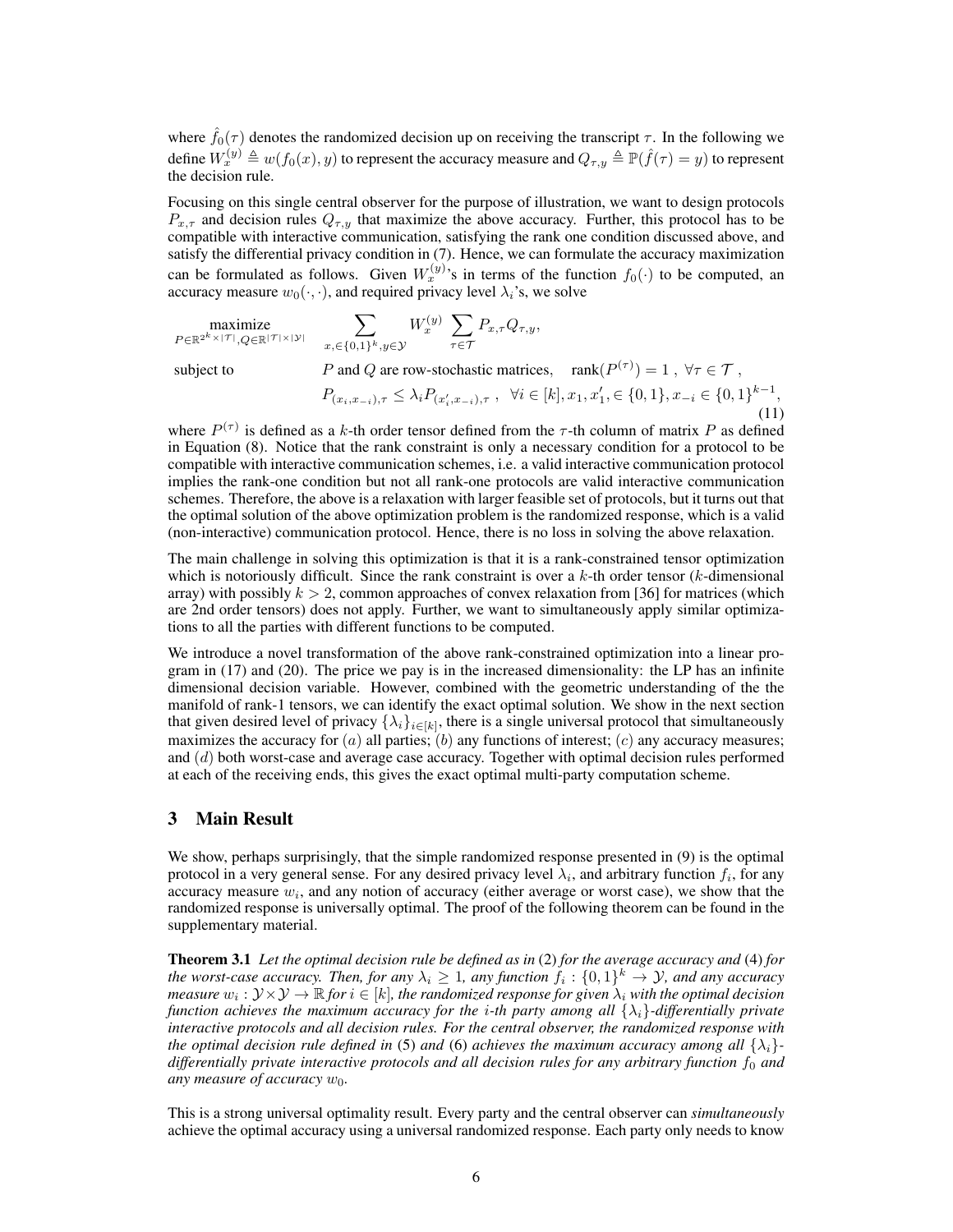its own desired level of privacy, its own function to be computed, and its measure of accuracy. Optimal data release and optimal decision making are naturally separated. However, it is not immediate at all that a non-interactive scheme such as the randomized response would achieve the maximum accuracy. The fact that interaction does not help is counter-intuitive, and might as well be true only for the binary data scenario we consider in this paper. The key technical innovation is the convex geometry in the proof, which does not generalize to larger alphabet case.

Once we know interaction does not help, we can make an educated guess that the randomized response should dominate over other non-interactive schemes. This intuition follows from the dominance of randomized response in the single-party setting, that was proved using a powerful operational interpretation of differential privacy first introduced in [34]. This intuition can in fact be made rigorous, as we show in Section 7 (of our supplemental material) with a simple two-party example. However, we want to emphasize that our main result for multi-party computation does not follow from any existing analysis of randomized responses, in particular those seemingly similar analyses in [26]. The challenge is in proving that interaction does not help, which requires the technological innovations presented in this paper.

Multi-party XOR computation. For a given function and a given accuracy measure, analyzing the performance of the optimal protocol provides the exact nature of the privacy-accuracy tradeoff. Consider a scenario where a central observer wants to compute the XOR of all the k-bits, each of which is  $\lambda$ -differentially private. In this special case, we can apply our main theorem to analyze the accuracy exactly in a combinatorial form, and we provide a proof in Section A.1.

**Corollary 3.1** *Consider k-party computation for*  $f_0(x) = x_1 \oplus \cdots \oplus x_k$ *, and the accuracy measure is one if correct and zero if not, i.e.*  $w_0(0,0) = w_0(1,1) = 1$  *and*  $w_0(0,1) = w_0(1,0) = 0$ . *For any* {λ}*-differentially private protocol* <sup>P</sup> *and any decision rule* <sup>ˆ</sup>f*, the average and worst-case accuracies are bounded by*

$$
\text{ACC}_{\text{ave}}(P, w_0, f_0, \hat{f}_0) \leq \frac{\sum_{i=0}^{\lfloor k/2 \rfloor} {k \choose 2i} \lambda^{k-2i}}{(1+\lambda)^k} \ , \quad \text{ACC}_{\text{wc}}(P, w_0, f_0\hat{f}_0) \leq \frac{\sum_{i=0}^{\lfloor k/2 \rfloor} {k \choose 2i} \lambda^{k-2i}}{(1+\lambda)^k}
$$

,

*and the equality is achieved by the randomized response and optimal decision rules in* (5) *and* (6)*.*

The optimal decision for both accuracies is simply to output the XOR of the received privatized bits. This is a strict generalization of a similar result in [22], where XOR computation was studied but only for a two-party setting. In the high privacy regime, where  $\varepsilon \simeq 0$  (equivalently  $\lambda = e^{\varepsilon} \simeq 1$ ), this implies that  $ACC_{ave} = 0.5 + 2^{-(k+1)}\varepsilon^k + O(\varepsilon^{k+1})$ . The leading term is due to the fact that we are considering an accuracy measure of a Boolean function. The second term of  $2^{-(k+1)}\varepsilon^k$  captures the effect that, we are essentially observing the XOR through  $k$  consecutive binary symmetric channels with flipping probability  $\lambda/(1+\lambda)$ . Hence, the accuracy gets exponentially worse in k. On the other hand, if those  $k$ -parties are allowed to collaborate, then they can compute the XOR in advance and only transmit the privatized version of the XOR, achieving accuracy of  $\lambda/(1+\lambda) = 0.5 + (1/4)\varepsilon^2 +$  $O(\varepsilon^3)$ . This is always better than not collaborating, which is the bound in Corollary 3.1.

### 4 Discussion

In this section, we discuss a few topics, each of which is interesting but non-trivial to solve in any obvious way. Our main result is general and sharp, but we want to ask how to push it further.

Generalization to multiple bits. When each party owns multiple bits, it is possible that interactive protocols improve over the randomized response protocol. This is discussed with examples in Section 8 (in the supplementary material).

Approximate differential privacy. A common generalization of differential privacy, known as the approximate differential privacy, is to allow a small slack of  $\delta \ge 0$  in the privacy condition[14, 15]. In the multi-party context, a protocol P is  $(\varepsilon_i, \delta_i)$ -differentially private for the *i*-th party if for all  $i \in [k]$ , and all  $x_i, x'_i \in \{0, 1\}$ ,  $x_{-i} \in \{0, 1\}^{k-1}$ , and for all subset  $T \subseteq \mathcal{T}$ ,

$$
\mathbb{P}(\tau \in T | x_i, x_{-i}) \leq e^{\varepsilon_i} \mathbb{P}(\tau \in T | x_i', x_{-i}) + \delta_i.
$$
\n(12)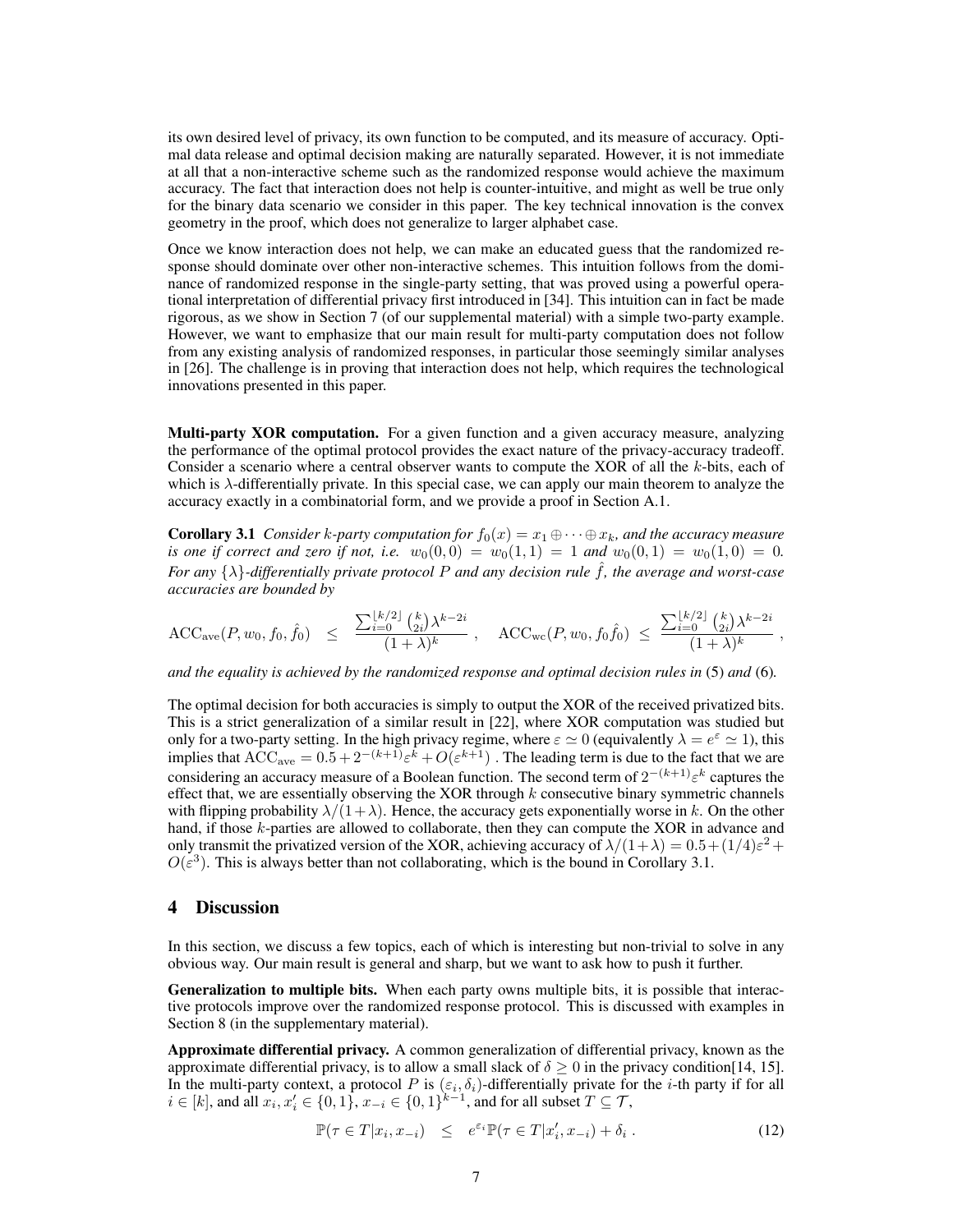It is natural to ask if the linear programming (LP) approach presented in this paper can be extended to identify the optimal multi-party protocol under  $\{(\varepsilon_i, \delta_i)\}$ -differential privacy. The LP formulations of  $(17)$  and  $(20)$  heavily rely on the fact that any differentially private protocol P can be decomposed as the combination of the matrix S and the  $\theta^{(y)}$ 's. Since the differential privacy constraints are invariant under scaling of  $P_{\tau}^{(y)}$ , one can represent the scale-free pattern of the distribution with  $S_{\tau}$ and the scaling with  $\theta_{\tau}^{(y)}$ . This is no longer true for  $\{(\varepsilon_i, \delta_i)\}\)$ -differential privacy, and the analysis technique does not generalize.

**Correlated sources.** When the data  $x_i$ 's are correlated (e.g. each party observe a noisy version of the state of the world), knowing  $x_i$  reveals some information on other parties' bits. In general, revealing correlated data requires careful coordination between multiple parties. The analysis techniques developed in this paper do not generalize to correlated data, since the crucial rank-one tensor structure of  $S_{\tau}^{(y)}$  is no longer present.

Extensions to general utility functions. A surprising aspect of the main result is that even though the worst-case accuracy is a concave function over the protocol  $P$ , the maximum is achieved at an extremal point of the manifold of rank-1 tensors. This suggests that there is a deeper geometric structure of the problem, leading to possible universal optimality of the randomized response for a broader class of utility functions. It is an interesting task to understand the geometric structure of the problem, and to ask what class of utility functions lead to optimality of the randomized response.

## Acknowledgement

This research is supported in part by NSF CISE award CCF-1422278, NSF SaTC award CNS-1527754, NSF CMMI award MES-1450848 and NSF ENG award ECCS-1232257.

## **References**

- [1] Emmanuel Abbe, Amir Khandani, and W Andrew. Lo. 2011.privacy-preserving methods for sharing financial risk exposures.. *The American Economic Review*, 102:65–70.
- [2] Amos Beimel, Kobbi Nissim, and Eran Omri. Distributed private data analysis: Simultaneously solving how and what. In *Advances in Cryptology–CRYPTO 2008*, pages 451–468. Springer, 2008.
- [3] Michael Ben-Or, Shafi Goldwasser, and Avi Wigderson. Completeness theorems for non-cryptographic fault-tolerant distributed computation. In *Proceedings of the twentieth annual ACM symposium on Theory of computing*, pages 1–10. ACM, 1988.
- [4] D. Blackwell. Equivalent comparisons of experiments. *The annals of mathematical statistics*, 24(2):265– 272, 1953.
- [5] A. Blum, C. Dwork, F. McSherry, and K. Nissim. Practical privacy: the sulq framework. In *Proceedings of the twenty-fourth symposium on Principles of database systems*, pages 128–138. ACM, 2005.
- [6] H. Brenner and K. Nissim. Impossibility of differentially private universally optimal mechanisms. In *Foundations of Computer Science, 2010 51st Annual IEEE Symposium on*, pages 71–80. IEEE, 2010.
- [7] J. A. Calandrino, A. Kilzer, A. Narayanan, E. W. Felten, and V. Shmatikov. " you might also like:" privacy risks of collaborative filtering. In *Security and Privacy (SP), 2011 IEEE Symposium on*, pages 231–246. IEEE, 2011.
- [8] K. Chaudhuri, A. Sarwate, and K. Sinha. Near-optimal differentially private principal components. In *Advances in Neural Information Processing Systems*, pages 989–997, 2012.
- [9] K. Chaudhuri, A. D. Sarwate, and K. Sinha. A near-optimal algorithm for differentially-private principal components. *Journal of Machine Learning Research*, 14:2905–2943, 2013.
- [10] Kamalika Chaudhuri, Claire Monteleoni, and Anand D Sarwate. Differentially private empirical risk minimization. *The Journal of Machine Learning Research*, 12:1069–1109, 2011.
- [11] David Chaum, Claude Crépeau, and Ivan Damgard. Multiparty unconditionally secure protocols. In *Proceedings of the twentieth annual ACM symposium on Theory of computing*, pages 11–19. ACM, 1988.
- [12] T. M. Cover and J. A. Thomas. *Elements of information theory*. John Wiley & Sons, 2012.
- [13] J. C. Duchi, M. I. Jordan, and M. J. Wainwright. Local privacy and statistical minimax rates. In *Foundations of Computer Science (FOCS), 2013 IEEE 54th Annual Symposium on*, pages 429–438. IEEE, 2013.